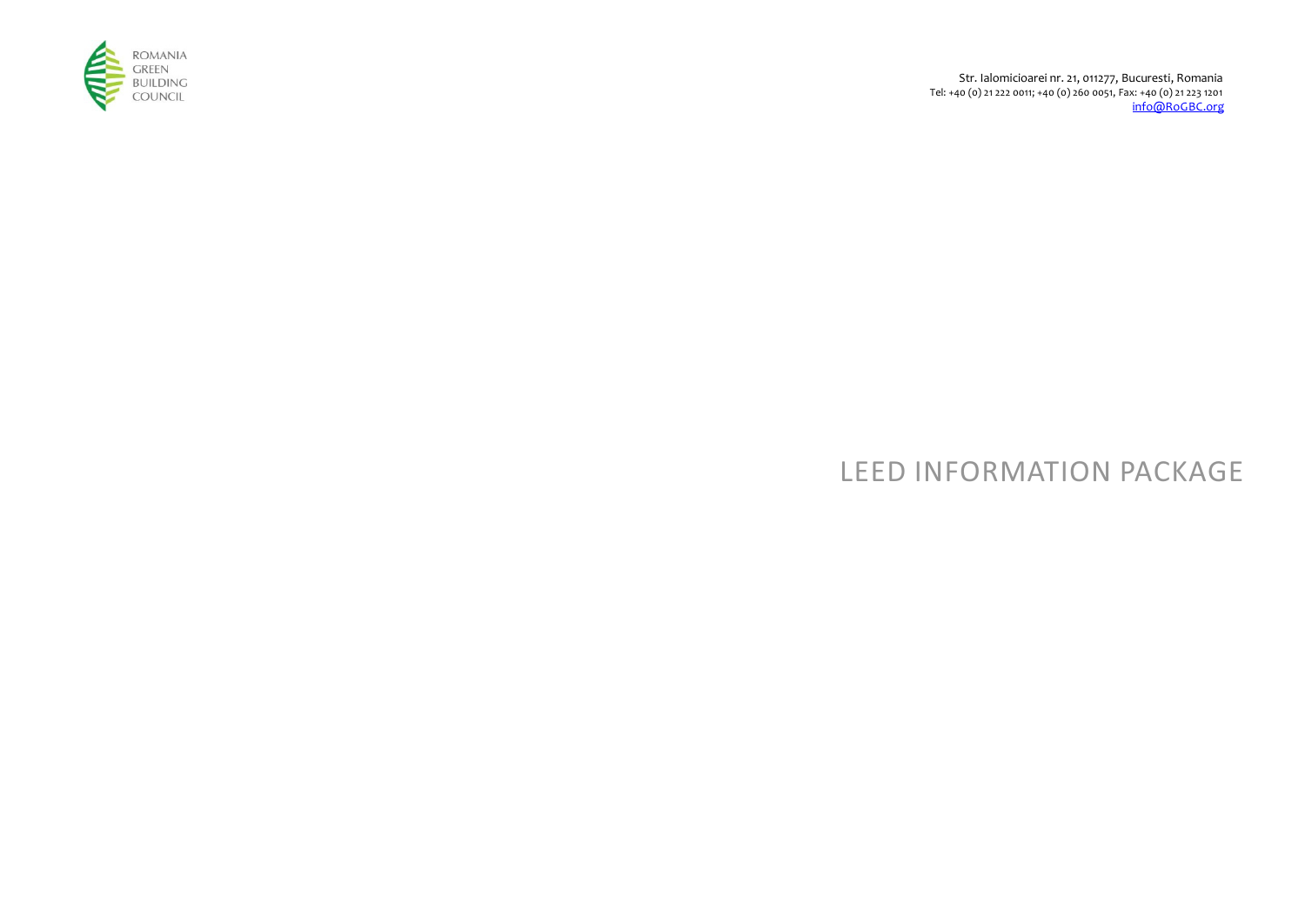

# **CONTENTS**

| 1. AN INTRODUCTION TO LEED        | $\mathbf{1}$   |
|-----------------------------------|----------------|
| WHAT LEED IS                      | $\overline{2}$ |
| <b>WHAT LEED MEASURES</b>         | 3              |
| <b>WHAT LEED DELIVERS</b>         | 6              |
| 2. LEED BUILDING CERTIFICATION    | $\overline{7}$ |
| <b>ELIGIBILITY</b>                | 8              |
| LEED RATING SYSTEMS               | 9              |
| STEPTS TO ACHIEVING CERTIFICATION | 12             |
| 3. BECOME A LEED PROFESSIONAL     | 14             |
| CREDENTIALS                       | 16             |
| LEED EXAM                         | 17             |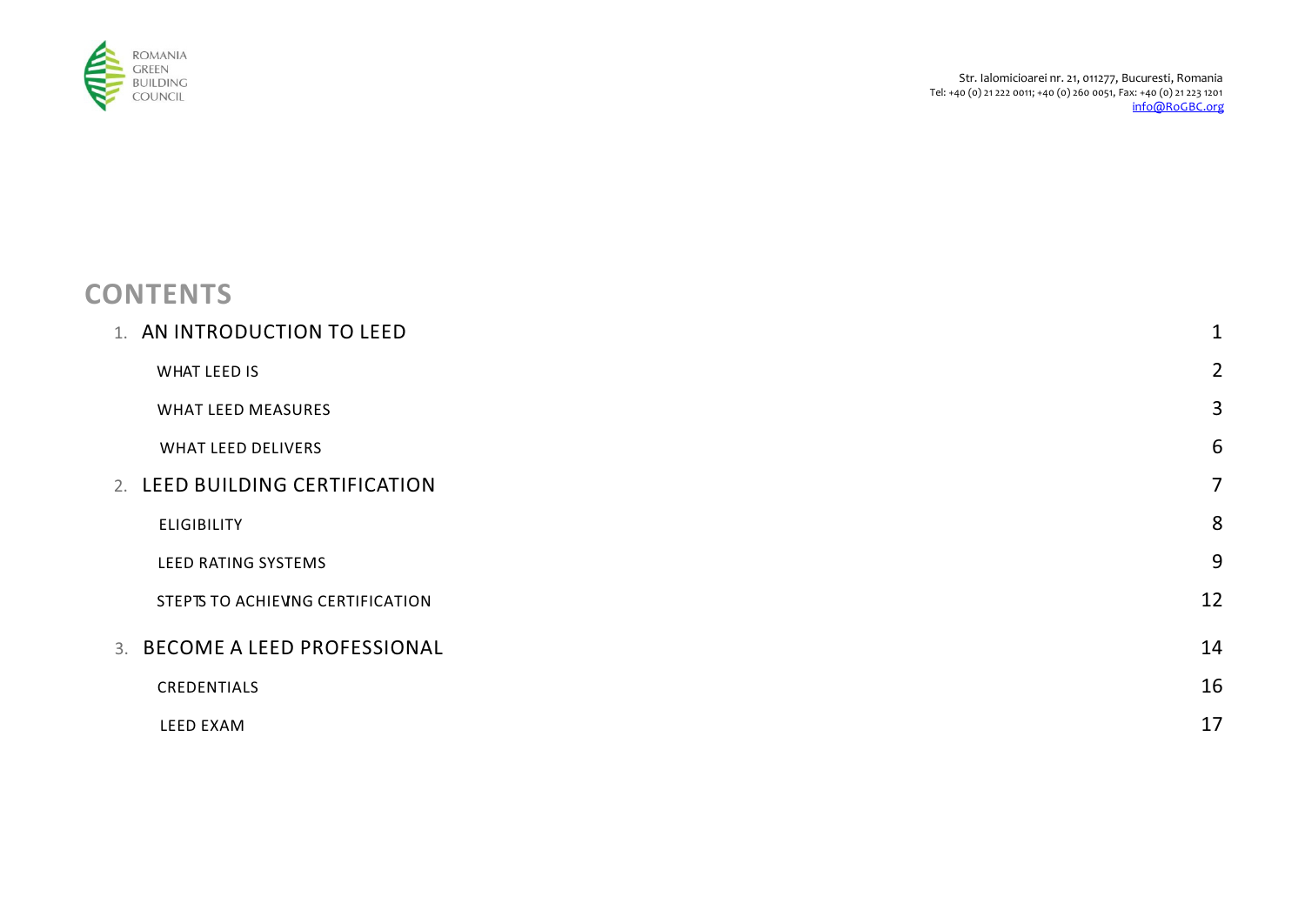

# AN INTRODUCTION TO LEED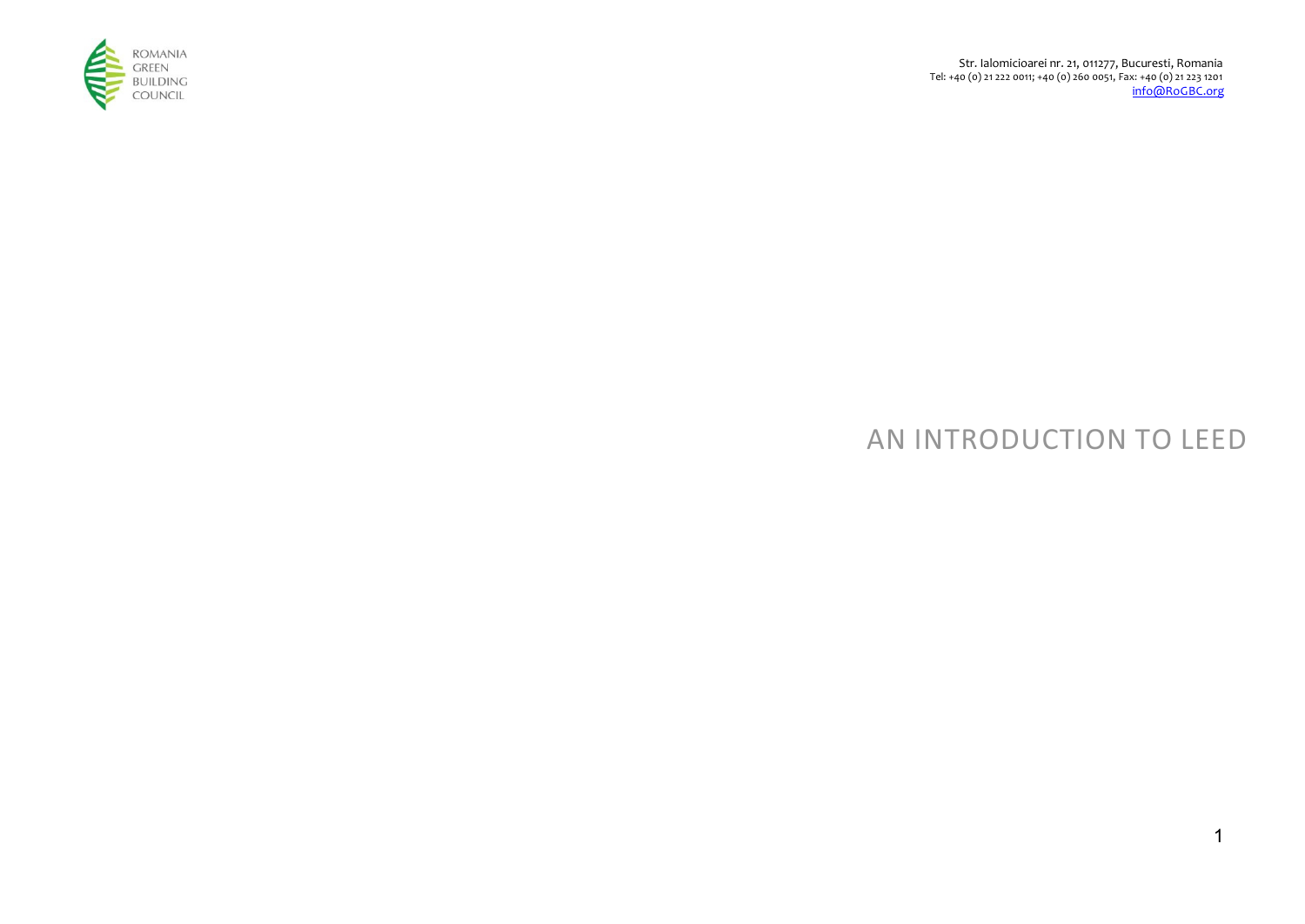

## **WHAT LEEDIS**

LEED, or Leadership in Energy and Environmental Design, is an internationally recognized certification system for green buildings, developed by the US Green Building Council (USGBC) in 2000.

LEED certification provides independent, third-party verification that a building, home or community was designed and built using strategies aimed at achieving high performance in key areas of human and environmental health: sustainable site development, water savings, energy efficiency, materials selection and indoor environmental quality. LEED certification is the internationally recognized distinction that a building or neighborhood development is environmentally responsible, profitable and a healthy place to live and work.

With nearly 9 billion square feet of building space participating in the suite of rating systems and 1.6 million feet certify ing per day around the world, LEED is transforming the way built environments are designed, constructed, and operated - from individual buildings and homes, to entire neighborhoods and communities. Comprehensive and flexible, LEED works throughout a building's life cycle.<sup>1</sup>

 1 material from: http://www.usgbc.org/DisplayPage.aspx?CMSPageID=1988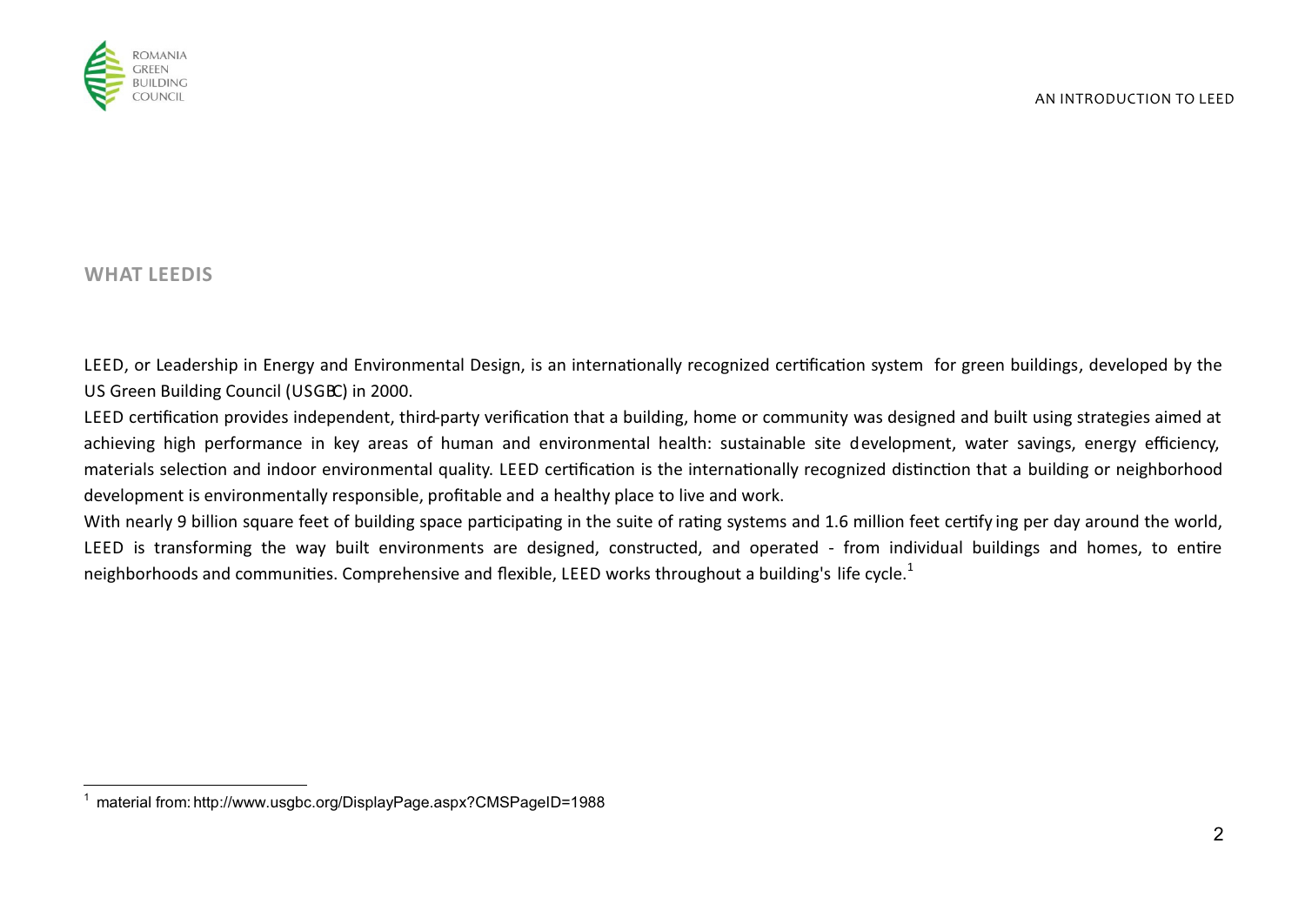

## **WHAT LEED MEASURES**

LEED promotes a whole-building approach to sustainability by recognizing performance in the following key areas:



#### **Sustainable Sites**

Site selection and development are important components of a building's sustainability. The Sustainable Sites category discourages development on previously undeveloped land; seeks to minimize a building's impact on ecosystems and waterways; encourages regionally appropriate landscaping; rewards smart transportation choices; controls stormwater runoff; and promotes reduction of erosion, light pollution, heat island effect and construction-related pollution.



## **Water Efficiency**

Buildings are major users of our potable water supply. The goal of the Water Efficiency category is to encourage smarter use of water, inside and out. Water reduction is typically achieved through more efficient appliances, fixtures and fittings inside and water-conscious landscaping outside.



#### **Energy & Atmosphere**

According to the U.S. Department of Energy, buildings use 39% of the energy and 74% of the electricity produced each year in the United States. The Energy & Atmosphere category encourages a wide variety of energy -wise strategies: commissioning; energy use monitoring; efficient design and construction; efficient appliances, systems and lighting; the use of renewable and clean sou rces of energy, generated on-site or off-site; and other innovative measures.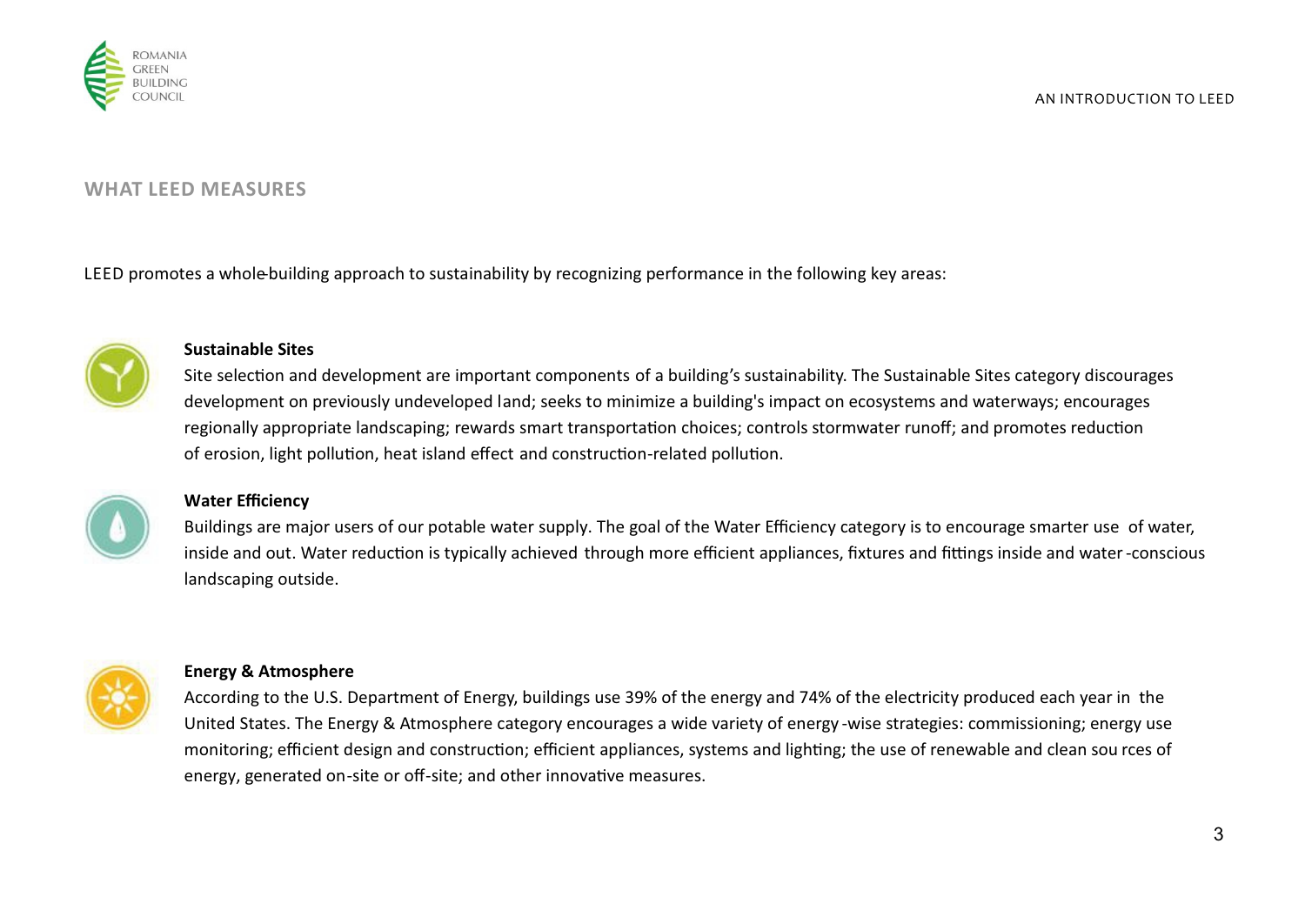



#### **Materials & Resources**

During both the construction and operations phases, buildings generate a lot of waste and use large quantities of materials and resources. The Materials & Resources category encourages the selection of sustainably grown, harvested, produced and transported products and materials. It promotes waste reduction as well as reuse and recycling, and it particularly rewards the reduction of waste at a product's source.



#### **Indoor Environmental Quality**

The U.S. Environmental Protection Agency estimates that Americans spend about 90% of their day indoors, where the air quality can be significantly worse than outside. The Indoor Environmental Quality category promotes strategies that improve indoor air as well as those that provide access to natural daylight and views and improve acoustics.



### **Locations & Linkages**

The LEED for Homes rating system recognizes that much of a home's impact on the environment comes from where it is located and how it fits into its community. Locations & Linkages encourages building on previously developed sites and away from environmentally sensitive areas.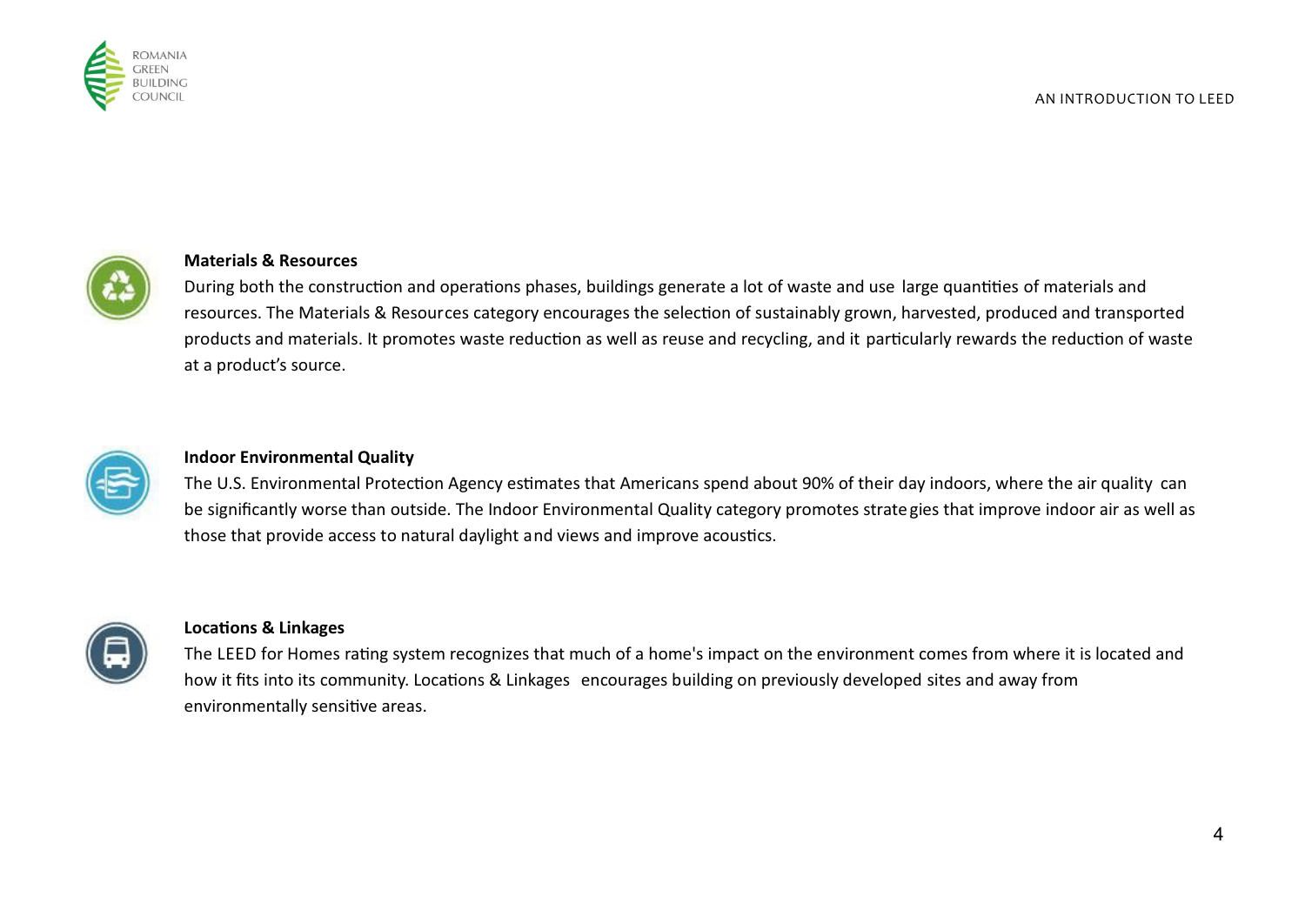



### **Awareness & Education**

The LEED for Homes rating system acknowledges that a home is only truly green if the people who live in it use its green features to maximum effect. The Awareness & Education category encourages home builders and real estate professionals to provide homeowners, tenants and building managers with the education and tools they need to understand what makes their home green and how to make the most of those features.



#### **Innovation in Design**

The Innovation in Design category provides bonus points for projects that use innovative technologies and strategies to impro ve a building's performance well beyond what is required by other LEED credits.



#### **Regional Priority**

USGBC's regional councils, chapters and affiliates have idenfied the most important local environmental concerns, and six LEED credits addressing these local priorities have been selected for each region of the country. A project that earns a regional priority credit will earn one bonus point in addition to any points awarded for that credit. Up to four extra points can be earned in this way.  $^2$ 

 2 Material from : http://www.usgbc.org/DisplayPage.aspx?CMSPageID=1989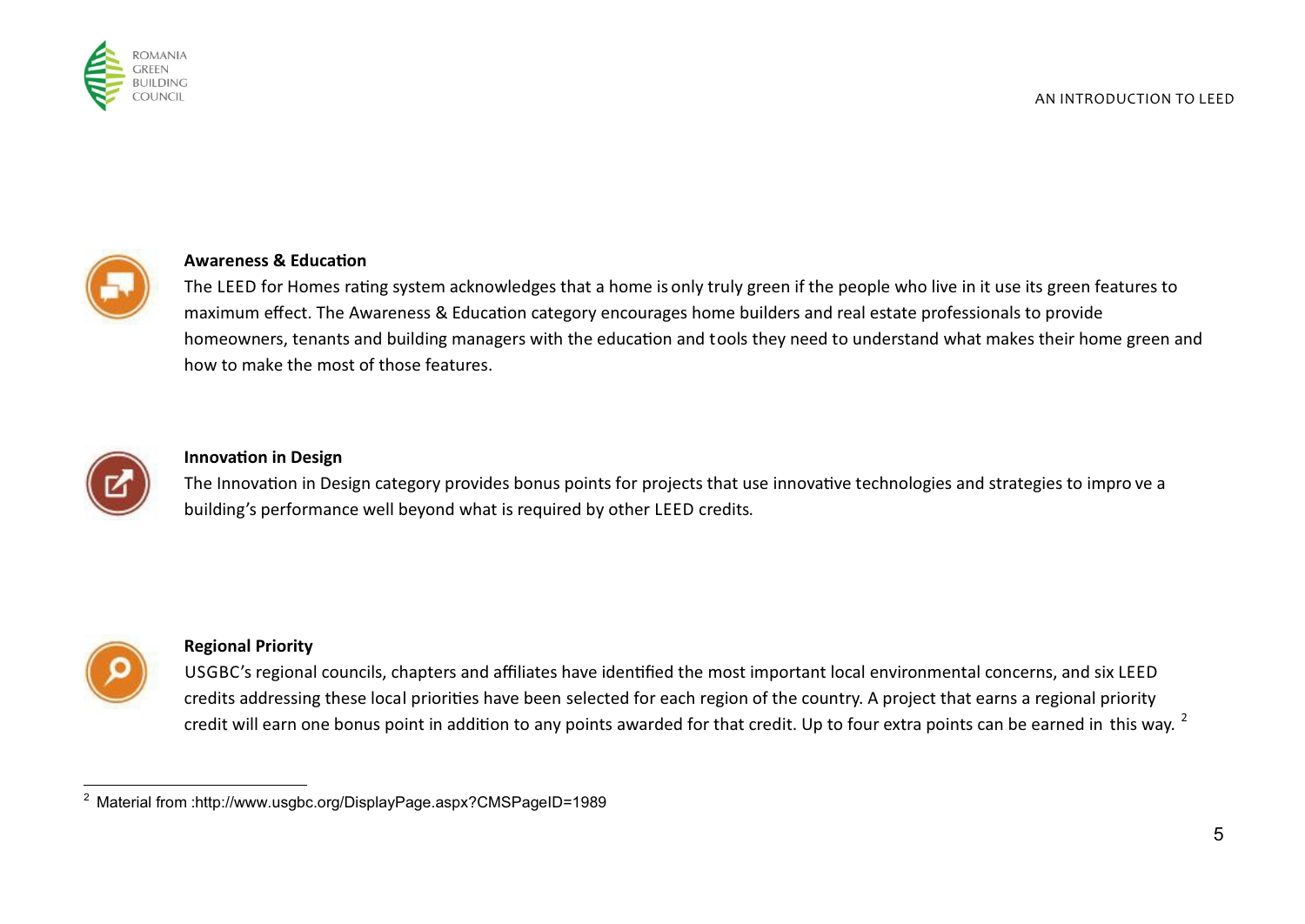

# **WHAT LEED DELIVERS**

Participation in LEED gives building owners and operators the tools they need to have an immediate and measurable impact on their buildings' performance. There are both environmental and financial benefits to earning LEED certification, including:

Lowering operating costs and increasing asset value.

Reducing waste sent to landfills.

Conserving energy and water.

Developing healthier and safer buildings for occupants.

Creating compact communities with good access to neighborhood amenities and transit

Protecting natural resources and farmland by encouraging growth to be located in areas with existing infrastructure.

Reducing harmful greenhouse gas emissions.

Qualifying for tax rebates, zoning allowances, and other incentives in hundreds of cities.

Demonstrating an owner's commitment to environmental stewardship and social responsibility.  $^3$ 

 3 material from: http://www.usgbc.org/DisplayPage.aspx?CMSPageID=1990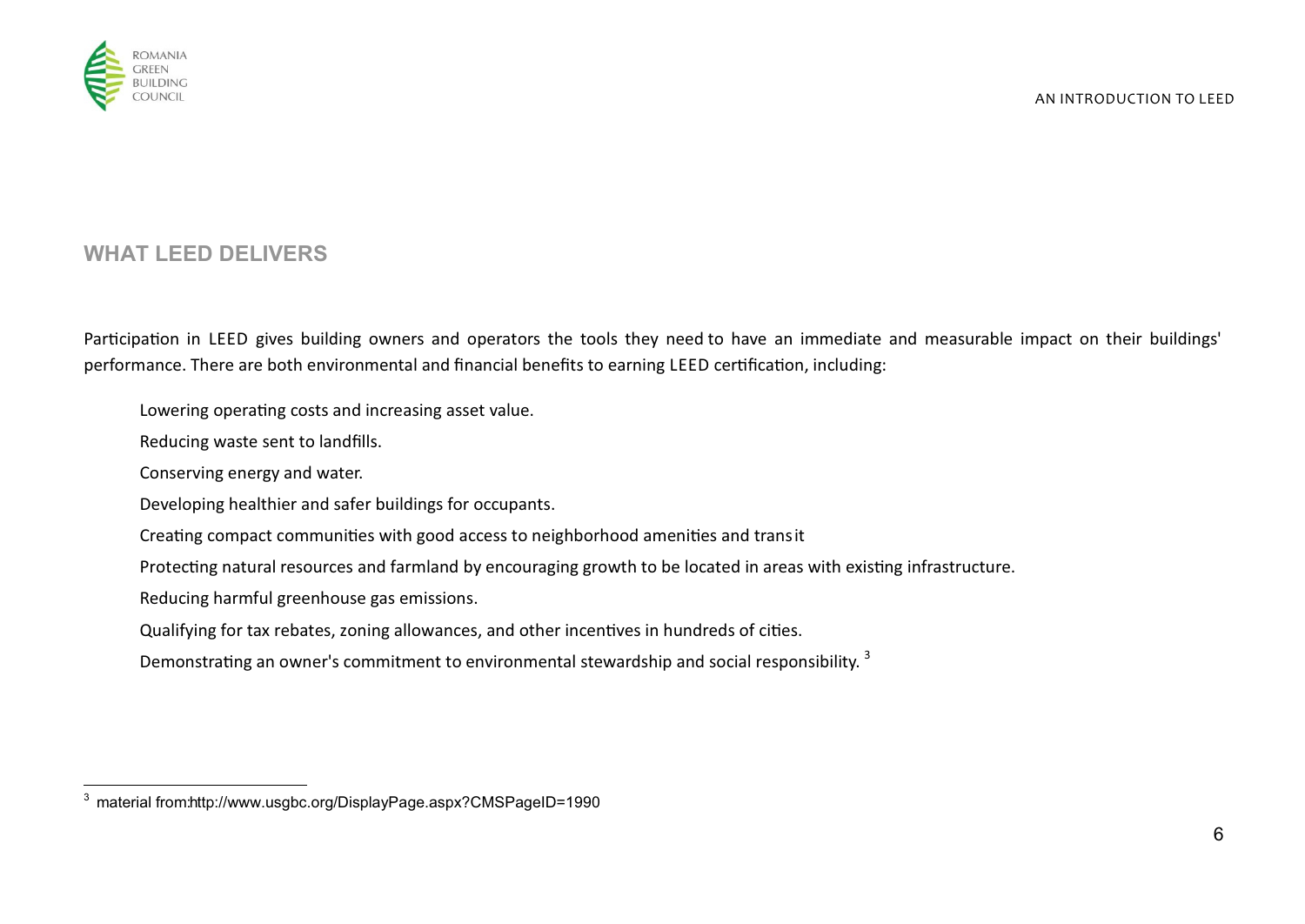

 Str. Ialomicioarei nr. 21, 011277, Bucuresti, Romania Tel: +40 (0) 21 222 0011; +40 (0) 260 0051, Fax: +40 (0) 21 223 1201 info@RoGBC.org

# **LEED BUILDING CERTIFICATION**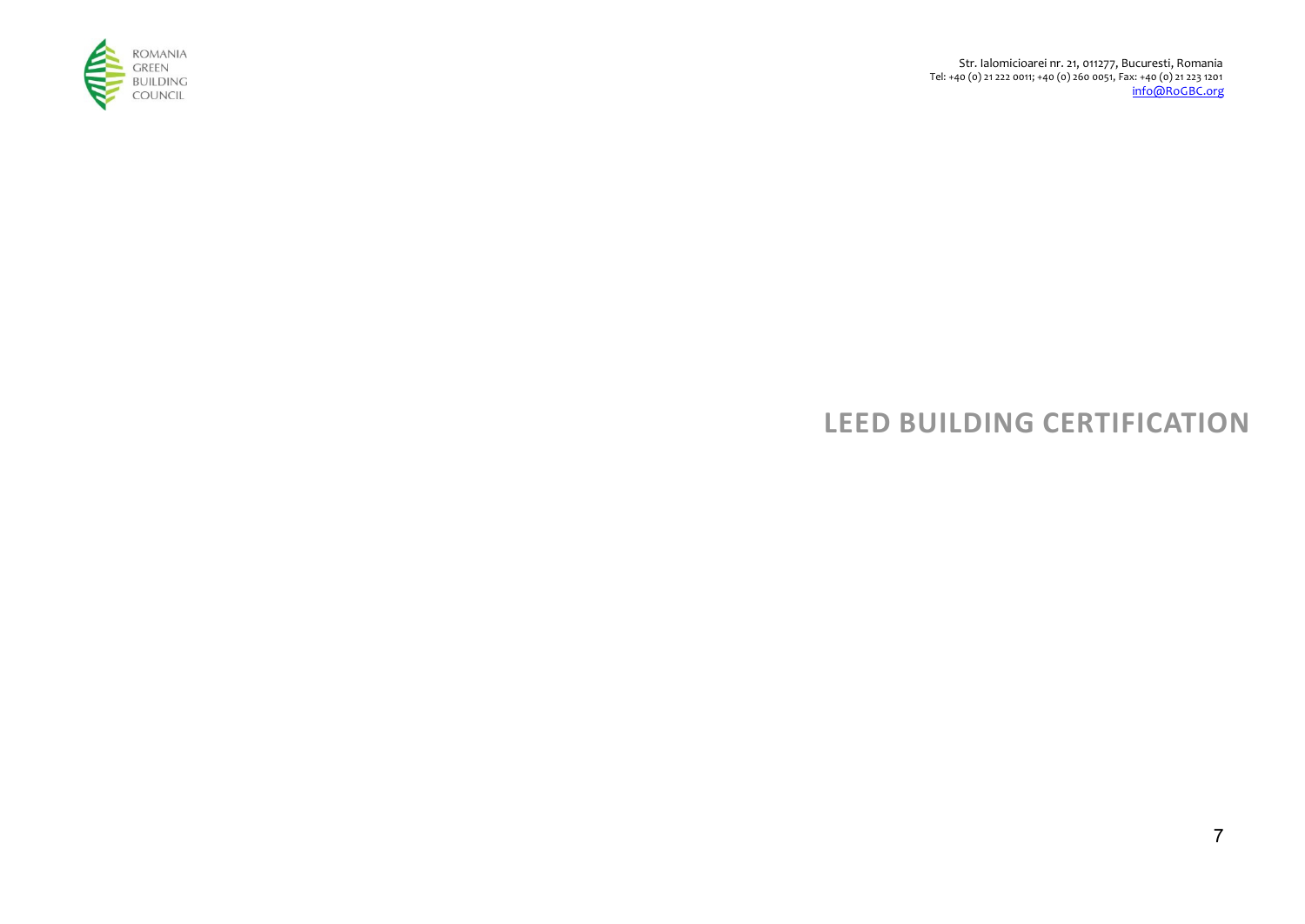

# **ELIGIBILITY**

 $\overline{\phantom{a}}$ 

Building types that are eligible for certification include – but are not limited to – offices, retail and service establishments, institutional buildings (e.g., libraries, schools, museums and religious institutions), hotels and residential buildings of four or more habitable stories.

LEED points are awarded on a 100-point scale, and credits are weighted to reflect their potential environmental impacts. Additionally, 10 bonus credits are available, four of which address regionally specific environmental issues. A project must satisfy all prerequisites and earn a minimum number of points to be certified.

Sustainable building strategies should be considered early in the development cycle. An integrated project team will include the major stakeholders of the project, such as the developer/owner, architect, engineer, landscape architect, contractor, and asset & property management staff. Implementing an integrated, systems-oriented approach to green project design, development and operations can yield synergies and improve the overall performance of a building. Initial LEED assessment will bring the project team together to evaluate and articulate the project's goals and the certification level sought. $^{\rm 1}$ 

<sup>&</sup>lt;sup>1</sup> material from: http://www.gbci.org/main-nav/building-certification/certification-guide.aspx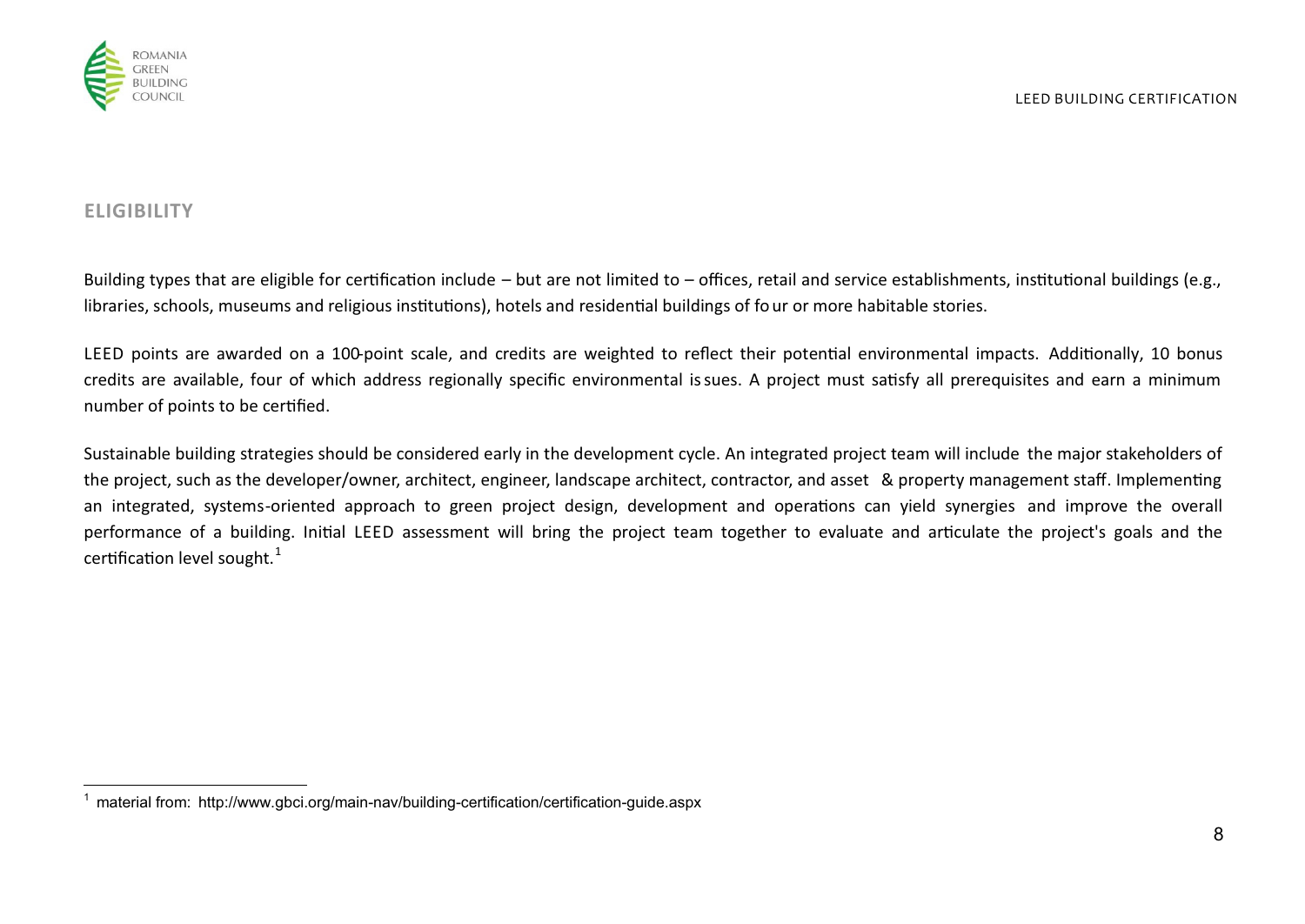



## **LEED RATING SYSTEMS**

There are nine different LEED rating systems available:

#### **LEED for New Construction**

LEED for New Construction was designed primarily for new commercial office buildings, but it has been applied to many other building types by LEED practitioners. All commercial buildings, as defined by standard building codes, are eligible for certification as LEED for New Construction buildings. Examples of commercial occupancies include offices, institutional buildings like libraries, museums and churches, hotels, and residential buildings of four or more habitable stories.

LEED for New Construction addresses design and construction activities for both new buildings and major renovations of existing buildings. A major renovation involves major HVAC renovation, significant envelope modifications, and major interior rehabilitation.

## **LEED for Schools**

LEED for Schools addresses design and construction activities for both new school buildings and major renovations of existing school buildings. LEED for Schools is for the construction or major renovation of an academic building on K-12 school grounds.

LEED for Schools recognizes the unique nature of the design and construction of K-12 schools. By addressing the uniqueness of school spaces and children's health issues, LEED for Schools provides a unique, comprehensive tool for schools that wish to build green with measurable results. The rating system addresses issues such as classroom acoustics, daylight and views, mold prevention, and environmental site asses sment.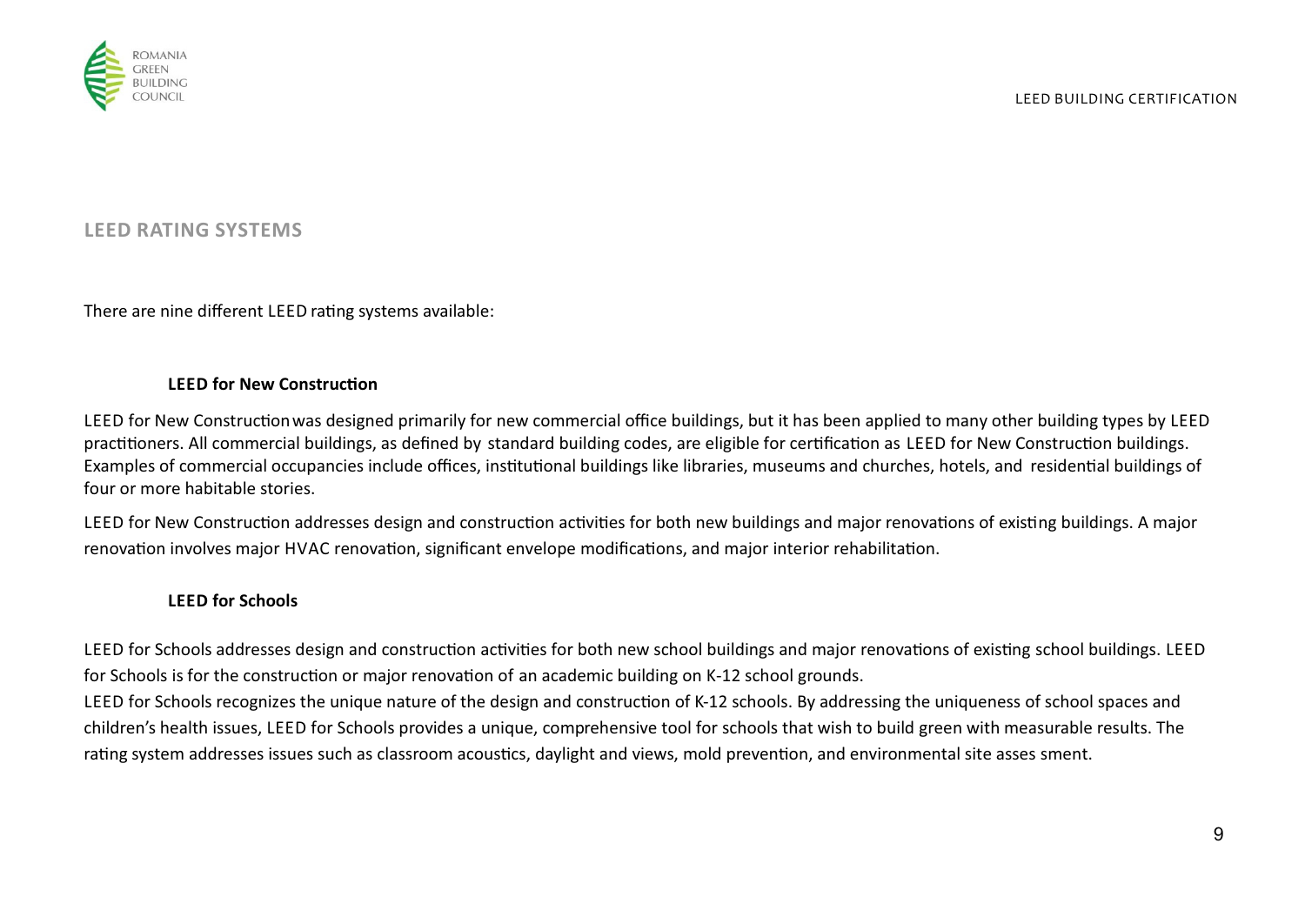

# **LEED for Core & Shell**

The LEED for Core & Shell rating system acknowledges the limited level of influence a developer can exert in a speculatively developed building. LEED for Core & Shell was developed to serve the speculative development market, in which project teams do not control all scope s of a whole building's design and construction.

LEED for Core & Shell can be used for projects in which the developer controls the design and construction of the entire core and shell base building, such as mechanical, electrical, plumbing, and fire protection systems, but has no control over the design and construction of the tenant fit-out. Examples of this type of project can be a commercial office building, medical office building, retail center, warehouse, and lab facility.

# **LEED for Retail**

LEED for Retail: New Construction was designed primarily for the new construction or major renovation of retail buildings as defined by standard building codes. LEED for Retail: Commercial Interiors was designed to work hand-in-hand with the LEED for Core & Shellcertification system. Retail tenants who lease their space or do not occupy the entire building are eligible.

# **LEED for Commercial Interiors**

LEED for Commercial Interiors addresses the specifics of tenant spaces primarily in office, retail and institution al buildings. LEED for Commercial Interiors was designed to work hand-in-hand with the LEED for Core & Shell certification system. LEED for Core & Shell is used by developers to certify the core and shell of a project; it prepares the building for environ mentally conscious tenants; individual tenants may seek LEED for Commercial Interiors certification for their spaces whether the rest of the building is LEED-certified or not.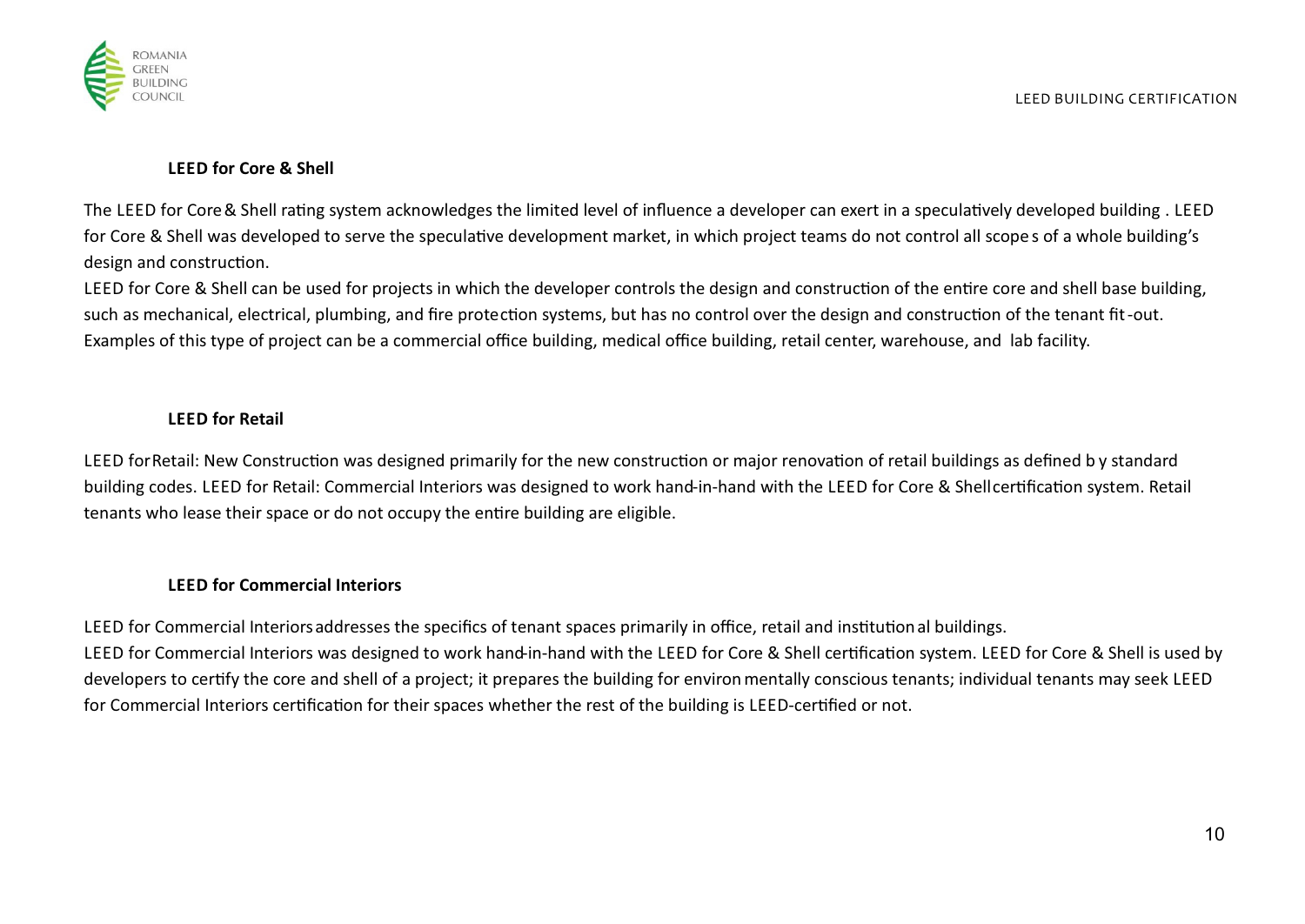

## **LEED for Existing Buildings: Operations & Maintenance**

LEED for Existing Buildings: Operations & Maintenance was designed to certify the sustainability of ongoing operations in existing commercial and institutional buildings. All such buildings, as defined by standard building codes, are eligible for certification under LEED for Existing Buildings: Operations & Maintenance, including offices, retail and service establishments, institutional buildings like libraries, schoo ls, museums and churches, hotels, and residential buildings of four or more habitable stories.

## **LEED for Neighborhood Development**

The LEED for Neighborhood Development Rating System places emphasis on the site selection, design and construction elements that bring buildings and infrastructure together into a neighborhood and relate a neighborhood to its landscape and its local and regional context. It recognizes development projects that successfully protect and enhance the overall health, natural environment and quality of life in com munities. It promotes the location and design of neighborhoods that reduce vehicle miles traveled and the creation of developments where jobs and services are accessible by foot or public transit. It also supports an array of green building and green infrastructure practices.

## **LEED for Homes**

A LEED-certified home is designed and constructed in accordance with the rigorous guidelines of the LEED for Homes green building certification program. LEED for Homes is a consensus-developed, third party-verified, voluntary rating system which promotes the design and construction of high performance green homes.

## **LEED for Healthcare**

LEED for Healthcare guides the design and construction of both new buildings and major renovations of existing buildings, and can be applied to inpatient, outpatient and licensed long-term care facilities, medical offices, assisted living facilities and medical education and research centers. <sup>2</sup>

 2 material from: http://www.usgbc.org/DisplayPage.aspx?CMSPageID=222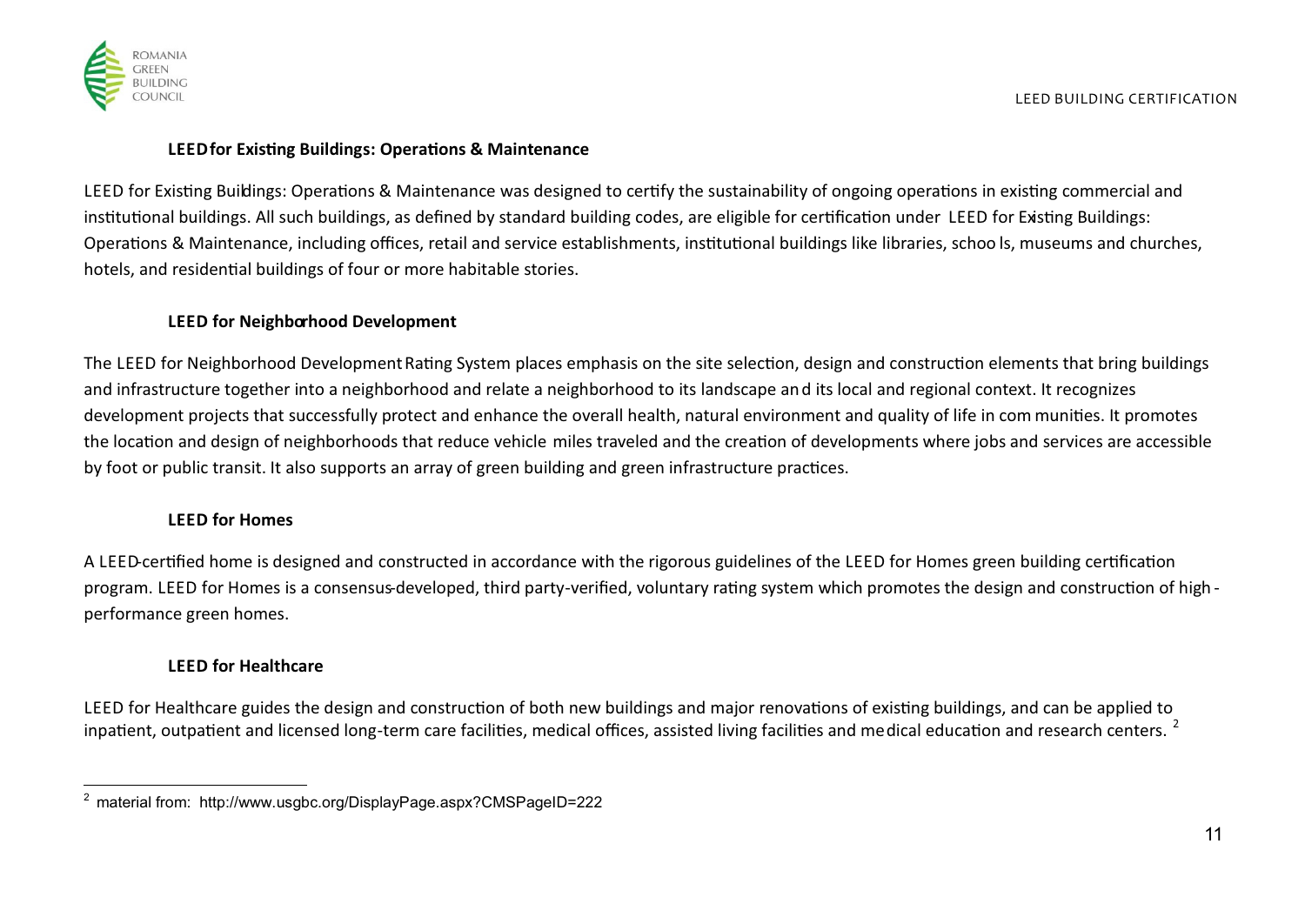

# **STEPS TO ACHIEVING CERTIFICATION**

### **Registering a Project**

After determining that LEED is right for a project, the next step is to register the project. Registration serves as a declaration of intent to certify a building or neighborhood development under the LEED Green Building Rating Systems. Registration provides access to a variety of tools and resources necessary to apply for LEED certification. Registered and certified projects are also listed in the online LEED project database.

Once the rating system has been determined and the appropriate registration fee has been paid, the project will be immediatel y accessible in LEED Online. From here the project team is assembled and the documentation process begins.

## **Prepare Applications**

Each LEED credit and prerequisite has a unique set of documentation requirements that must be completed as a part of the application process. While preparing the application, the project team selects the credits it has chosen to pursue and assigns the credits to the responsible team members. The project team should begin to collect information and perform calculations for all prerequisites and the credits it has chosen to pursue. When the necessary documentation has been assembled, the project team will upload the materials to LEED Online and start the application review process. Before submitting the application, the project team is advised to double check each credit to ensure that project details hav e been entered accurately and consistently. This will help streamline the review process.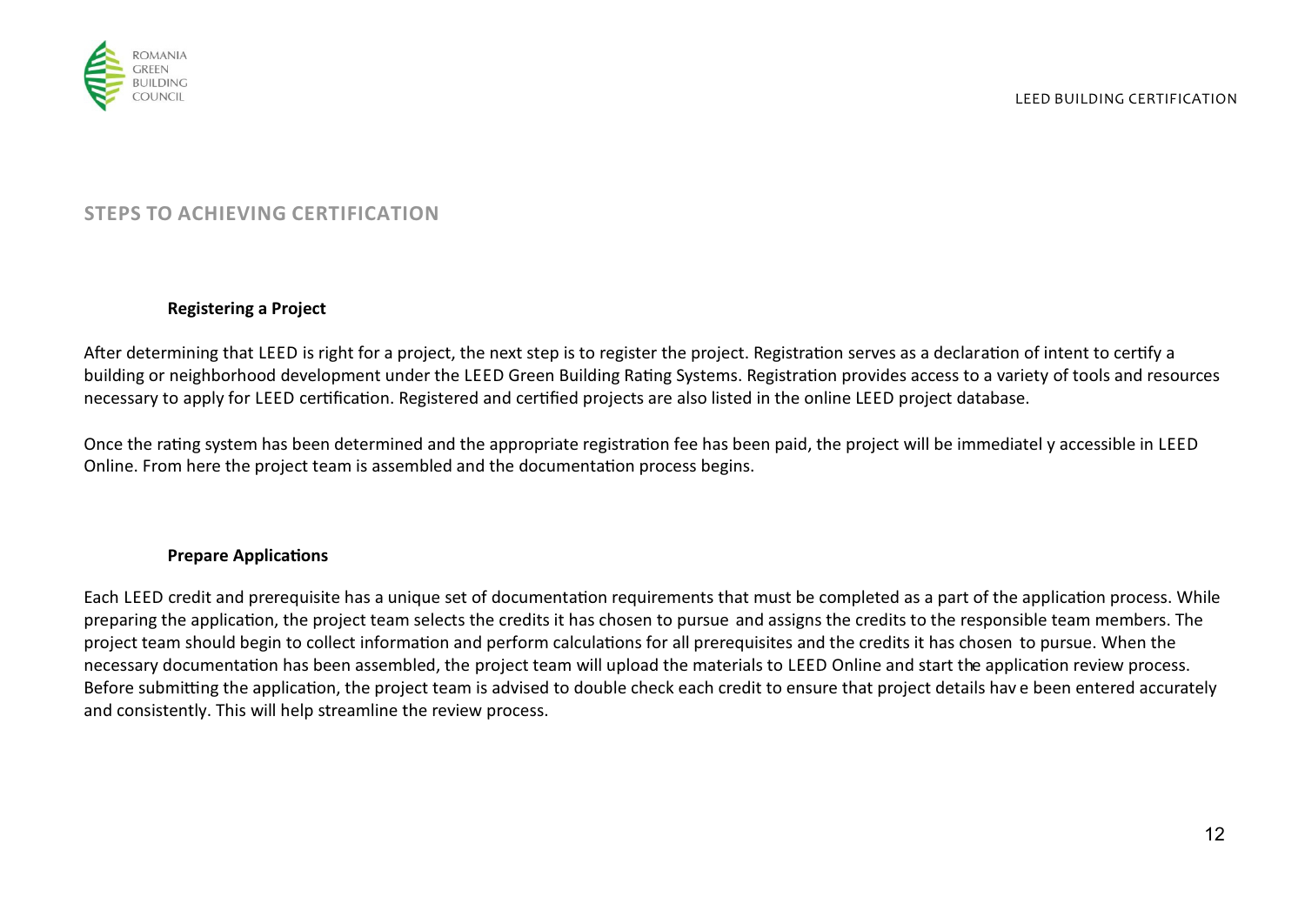

## **Submitting an Application**

Only the LEED Project Administrator is eligible to submit an application for review. Requirements for a complete application vary according to the review path, but will always include payment of the appropriate certification review fee.

Prior to certification, all project teams are required to submit completed documentation requirements for all prerequisites a nd at least the minimum number of credits required to achieve certification, as well as completed general project information forms. Applications must be received in accordance with GBCI's established Rating System expiration terms.

## **Certification**

Certification is the final step in the LEED review process. Once the final application review is complete, the project team can either accept or appeal the final decision. LEED certified projects:

- 1. Will receive a formal certificate of recognition
- 2. Will receive information on how to order plaque and certificates, photo submissions, and marketing
- 3. May be included (at the owner's discretion) in online LEED Project Directory of registered and certified projects
- 4. May be included (along with photos and other documentation) in the US Department of Energy High Performance Buildings Database<sup>3</sup>

 3 material from: http://www.gbci.org/main-nav/building-certification/certification-guide.aspx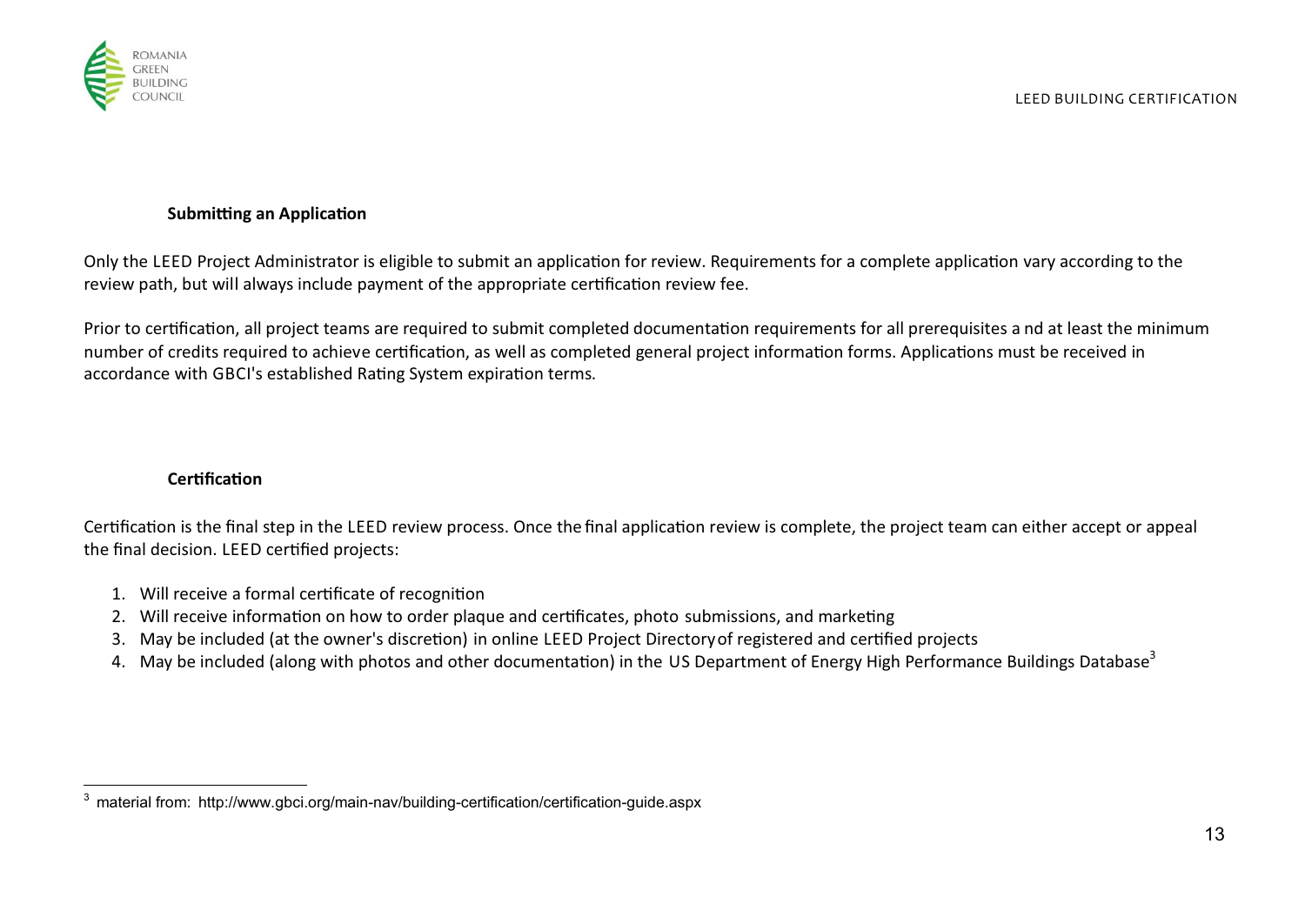

# **BECOME A LEED PROFESSIONAL**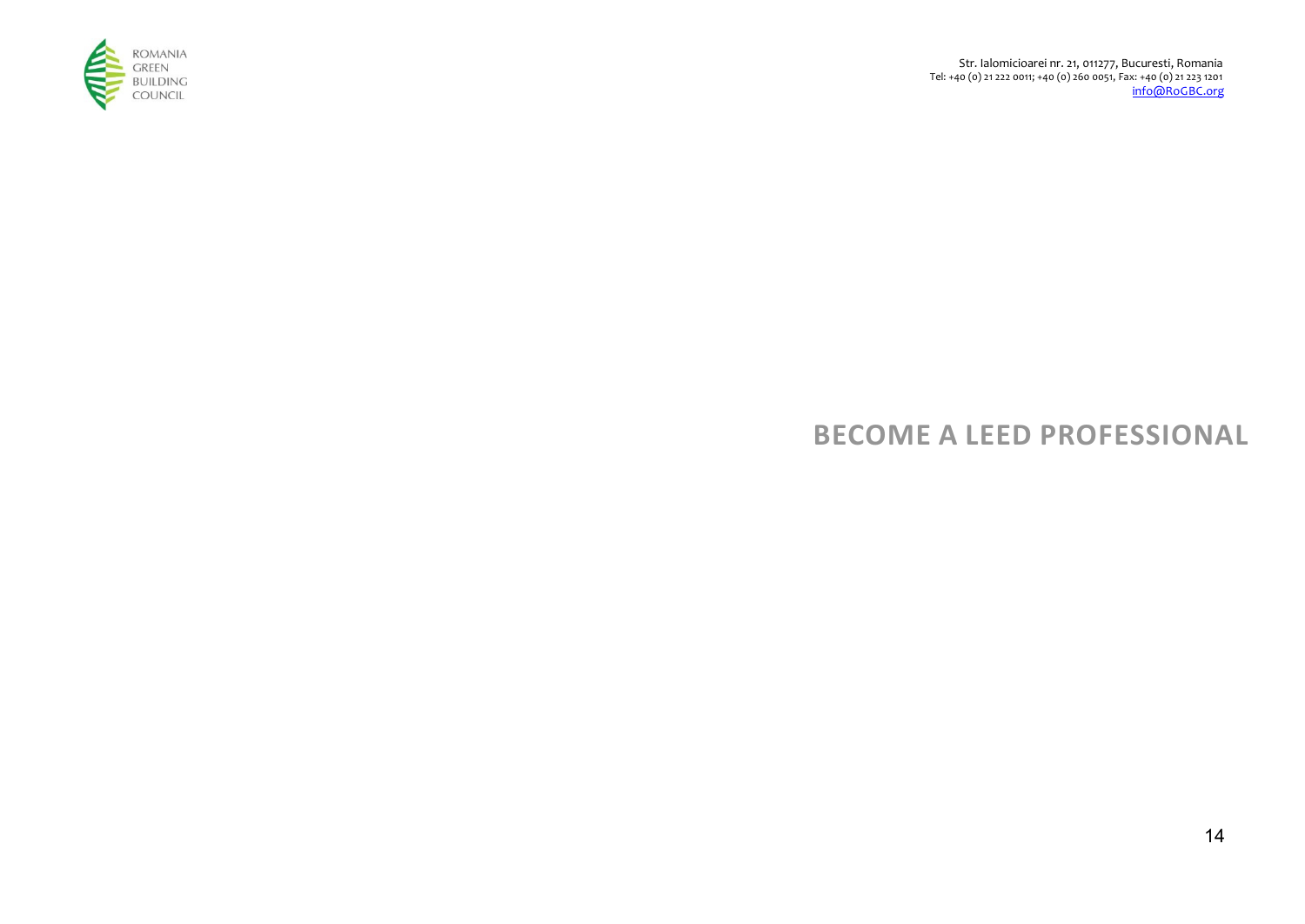

The LEED Professional Credentials indicate professional excellence and a strong depth of knowledge and practical understanding of the LEED Rating Systems. They were developed to encourage green building professionals to maintain and advance their knowledge and expertise. A LEED Professional Credential provides employers, policymakers, and other stakeholders with assurances of an individual's current I evel of competence and is the mark of the most qualified, educated, and influential green building professionals in the marketplace.

Preparing to take the LEED AP and LEED Green Associate exams is a process; it involves more than taking just one course.<sup>1</sup>

If you are just starting on your path toward a LEED Professional Credential, remember these four steps:

- 1. Download the candidate handbook for the credential you are seeking.
- 2. Determine if you meet eligibility requirements.
- 3. Register for the exam
- 4. Start studying!

 $\overline{\phantom{a}}$ 

For more information about LEED Professional Credentials, vizit this link: http://new.usgbc.org/leed/credentials

<sup>&</sup>lt;sup>1</sup> material from:http://www.gbci.org/main-nav/professional-credentials.aspx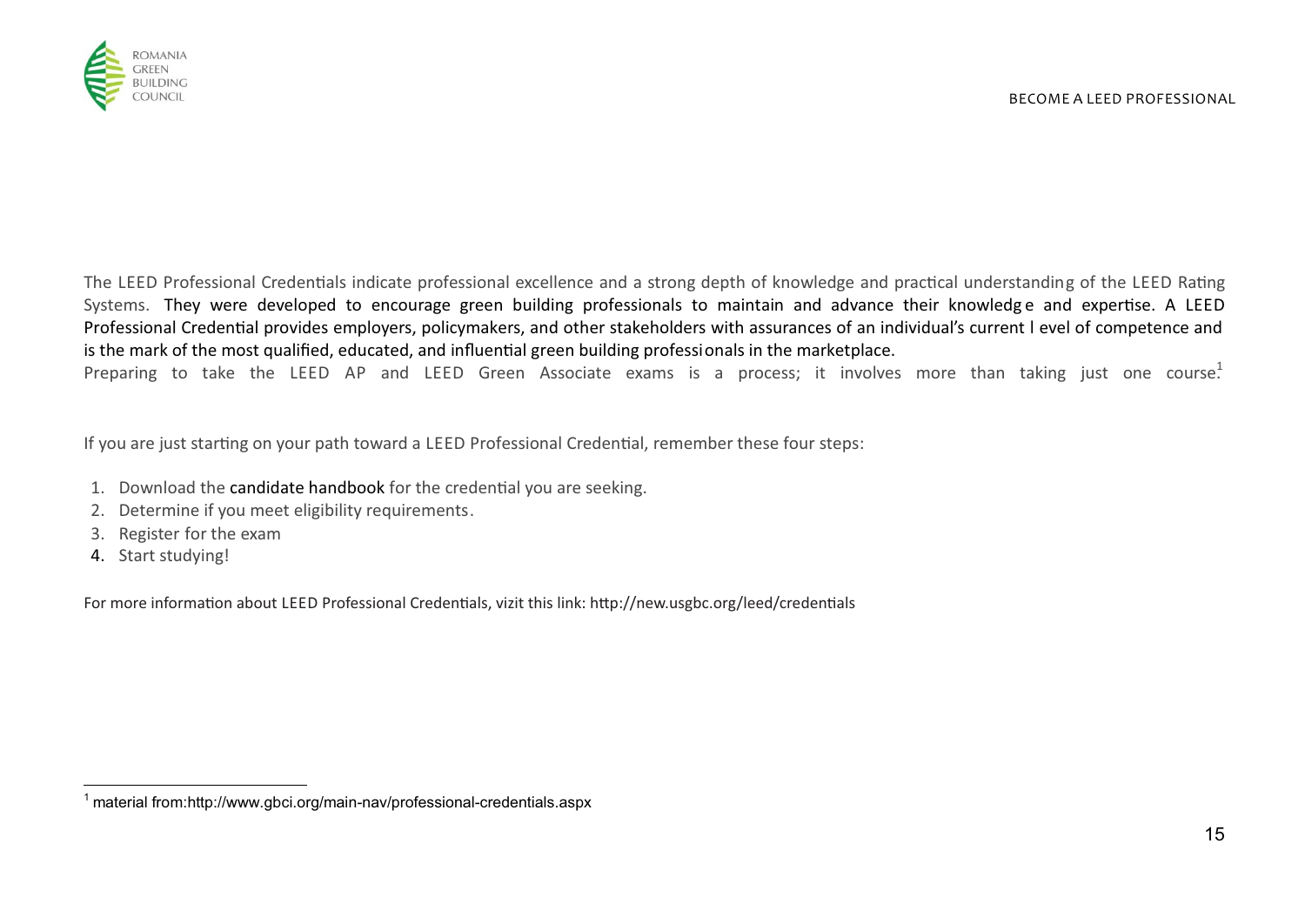

# **CREDENTIALS**

# **LEED GA Green Associate**

For professionals who support green building design, construction, and operations, and want to demonstrate green building expertise in nontechnical fields of practice, the LEED Green Associatecredential denotes basic knowledge of green building principles and practices and LEED.

Eligibility requirements: Candidates must have experience in the form of:

> EITHER documented involvement on a project registered or cerfied for LEED OR employment (or previous employment) in a sustainable field of work OR engagement in (or completion of) an education program that addresses green building principles.

Fees:

Application fee: \$50 Exam fee: \$150 for members and full-time students and \$200 for all others Biennial CMP Renewal Fee - \$50

Exam Objective & Format

The LEED Green Associate exam is designed to measure your ability to understand and support green design, construction, and operations. The LEED Green Associate exam is comprised of 100 randomly delivered multiple choice question s and must be completed in two hours. Total seat time for the LEED Green Associate exam is two hours and 20 minutes including an optional tutorial and short satisfaction survey.

 $\overline{a}$ material from: http://www.usgbc-in.org/storage/LEED20CMP20Presentation20-20NEI20Branch20March20201020.pdf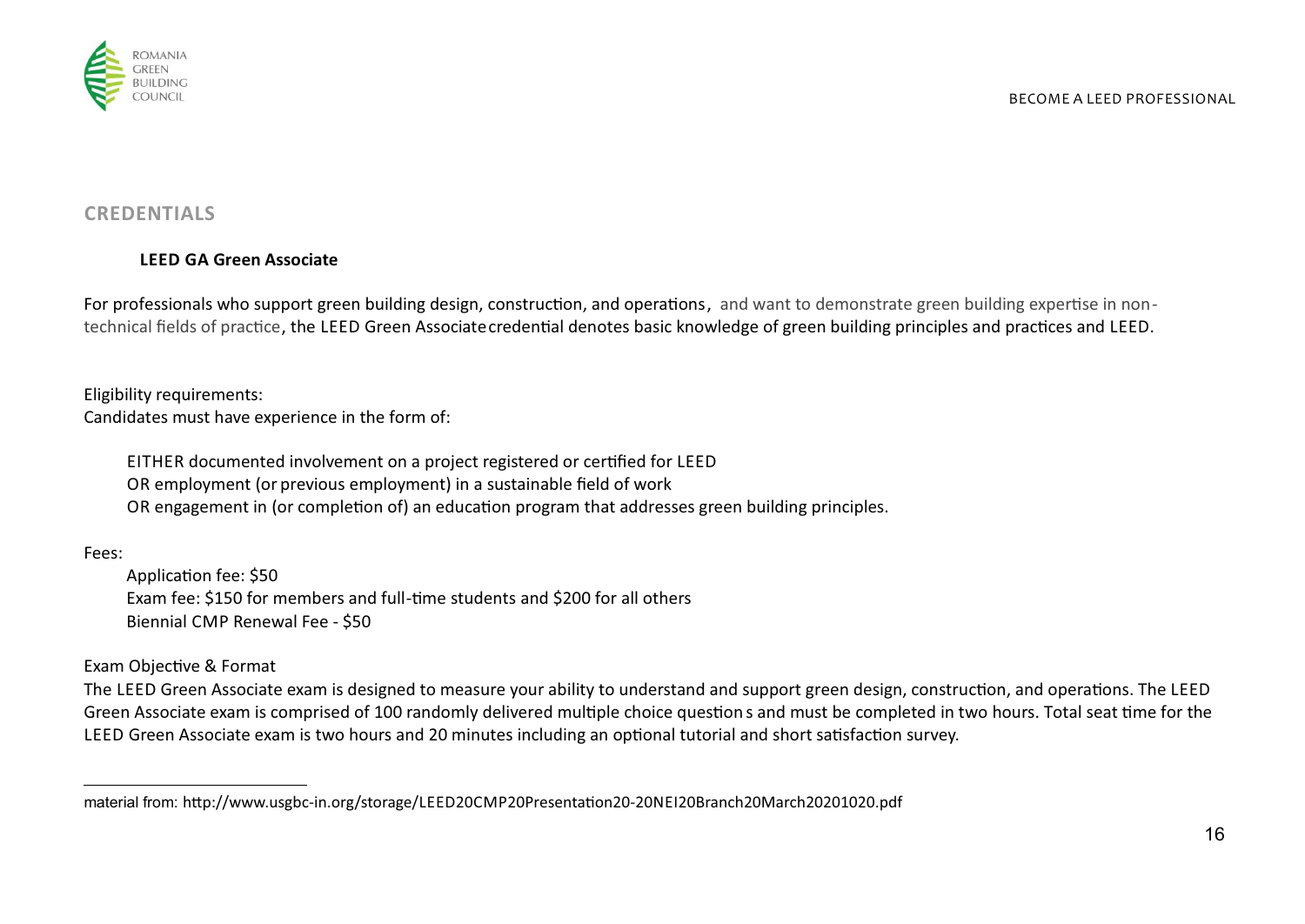

## **LEED AP Accredited Professional**

For professionals participating in the design and construction phases of high-performance, healthful, durable, affordable, and environmentally sound commercial, institutional, and high-rise residential buildings, the LEED AP exam is designed to measure your knowledge and skill in understanding the LEED Rating System and ability to facilitate the project certification process.

Eligibility requirements:

Candidates must have experience in the form of documented involvement on a project registered or cerfied for LEED.

Fees:

Application fee: \$100 Exam fee:

> Combined exam LEED GA + LEED AP: \$300 for members and \$450 for nonmembers Specialty exam only LEED AP: \$150 for members and \$250 for non-members

Exam Objective & Format

The first part of the exam is the LEED Green Associate section. The second part of the exam is the LEED AP specialty section. Each LEED AP specialty section is comprised of 100 randomly delivered multiple choice questions and must be completed in the second two hours of the exam appointment. Candidates must pass both sections to earn the LEED AP with specialty credential. $^2$ 

LEED AP Speciaties:

Building Design and Construction – for New Construction, Schools, Core & Shell Operations and Maintenance – for Existing Buildings:  $O+M$ Interior Design and Construction  $-$  for Commercial Interiors Homes – for Homes

Neighborhood Development – for Neighborhood Development

For more details, visit: http://new.usgbc.org/leed/credentials/leed-ap/overview

 $\overline{a}$ <sup>2</sup> Material from:http://www.gbci.org/main-nav/professional-credentials.aspx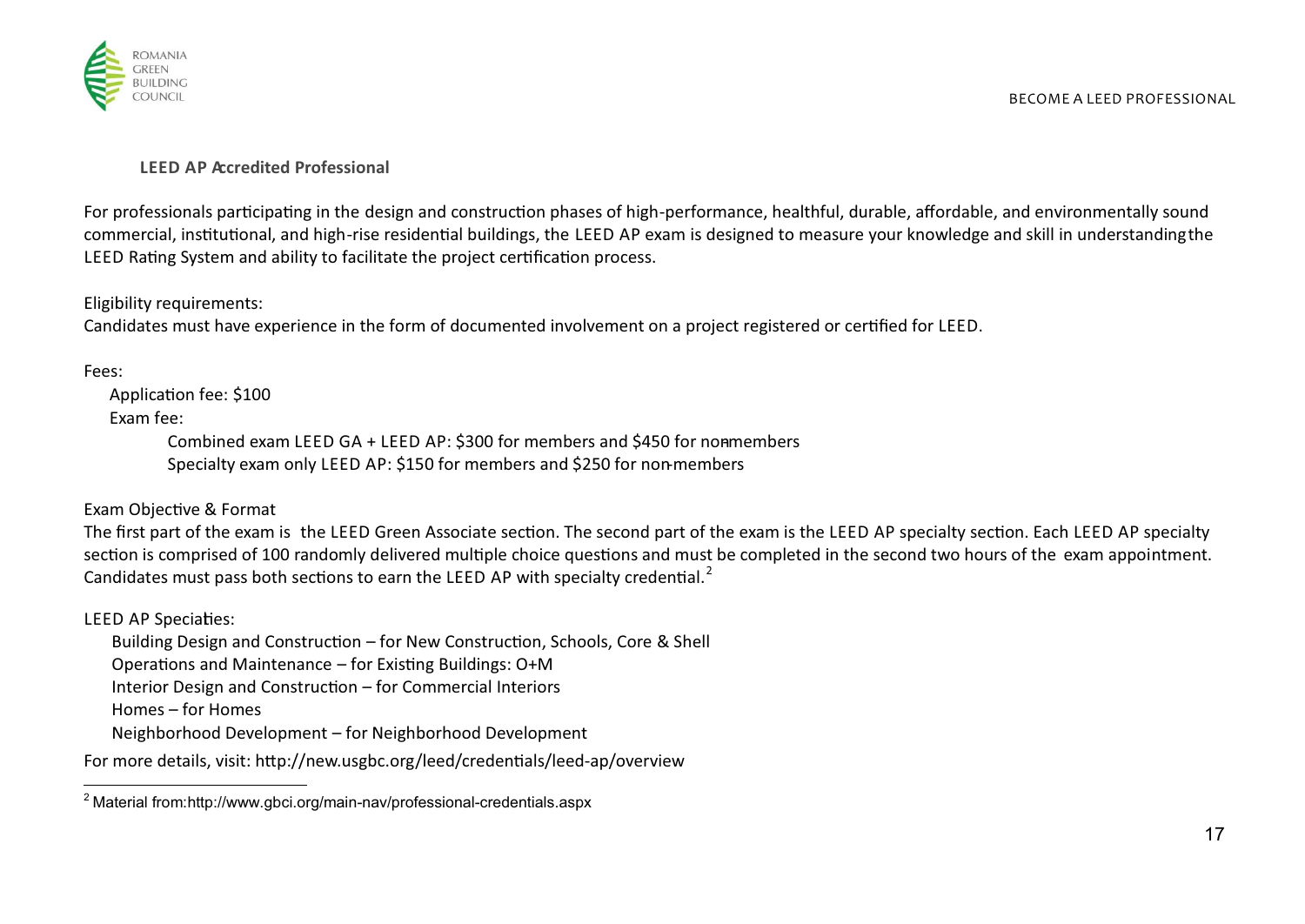

## **LEEDEXAM**

## **Application**

In order to apply for an exam, first create an account at : www.gbci.org/My Credentials and demonstrate your eligibility. You will receive an application reference number and an eligibility ID.

## **Register for an exam**

Once you have received your eligibility ID, go to: www.prometric.com/gbci to schedule an exam appointment. The exams in Romania are held at the following location: 8176: BUCHARESTLAB1, ROMANIA : RTS, CENTRUL DE FORMAREN INFORMATICA : 1B EXPOZITIEI BVD

### **Preparation**

GBCI website offers all the materials needed for the preparation of the LEED exams:

- LEED for Green AssociateStudy guide and Reference Guide
- LEED for Building Design and Construction Study guide and Reference Guide
- LEED for Operations and Maintenance Study guide and Reference Guide
- LEED for Interior Design and Construction Study guide and Reference Guide
- LEED for Homes Study guide and Reference Guide
- LEED for Neighborhood Development Study guide and Reference Guide

Visit www.gbci.org for step-by-step instructions and to apply for your exam.